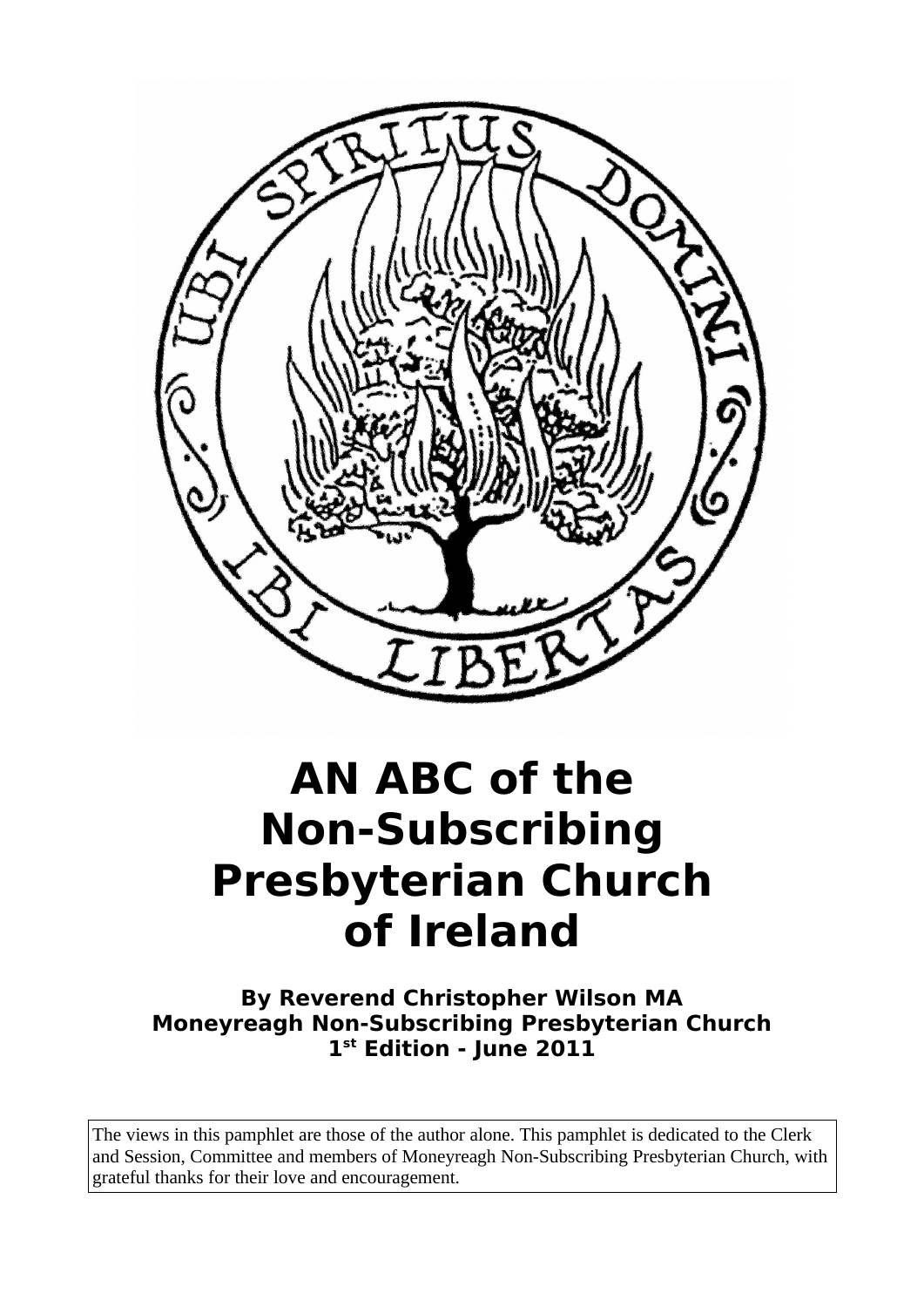## **Welcome to this ABC!**

Dear Reader,

Visitors to Moneyreagh, have often asked about Non-Subscribing Presbyterianism. The denomination offers some good material about what might be described as denominational life, as well as the opportunity for more advanced study of the faith. This little booklet, by comparison, seeks to set out in simple terms a summary of the liberal Christian faith, that is Non-Subscribing Presbyterianism.

I should also acknowledge my debt to the Reverend Cliff Reed's 'Unitarian, What's That?', and to all my friends at Moneyreagh, whose own awkward questions have inspired me to write this little booklet.

Finally, these views are **entirely my own**. Any errors are equally my responsibility. You will have to decide, in the best tradition of non-subscribers, whether or not you agree with the thoughts which follow!

Rev Chris Wilson, Minister Moneyreagh Non-Susbcribing Presbyterian Church Great Yarmouth.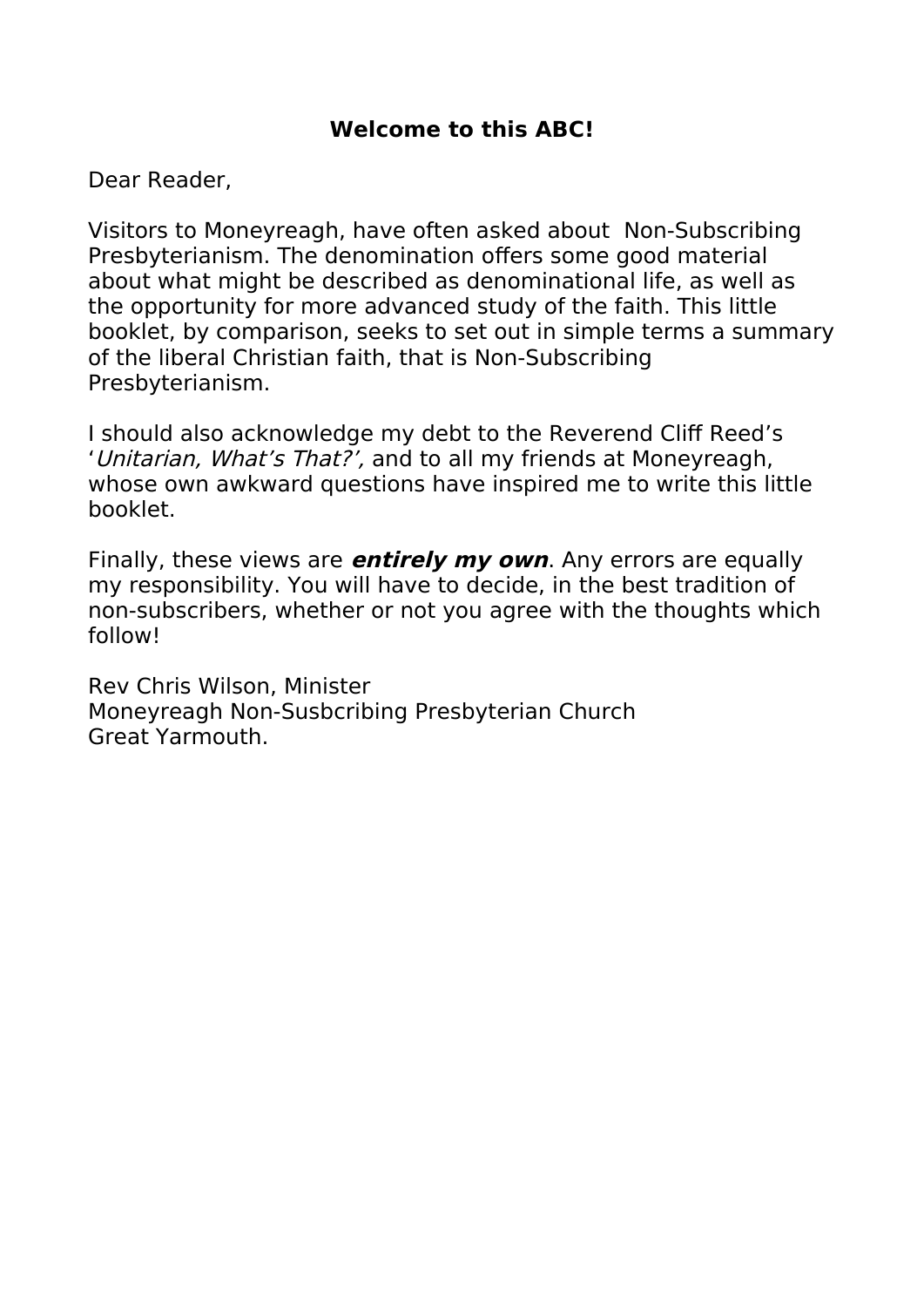## **An ABC of Non-Subscribing Presbyterianism**

**A is for Authority** - Where does authority in matters of faith lie? Traditionally, Protestants see authority as residing only in the Bible. By comparison, the hierarchical churches such as the Roman Catholic and Orthodox, see authority as residing in the historic creeds and teachings of those churches. Alternatively, Non-Subscribing Presbyterians see authority as residing ultimately in individual Conscience; albeit informed by Reason, Experience, Scripture and Tradition. C.R.E.ST. is an easy way to bring these sources together; but the most important and ultimate arbiter has to be your own conscience.

**B is for Belief** - Non-Subscribers reject simplistic creedal statements, not least as they represent no more than a transitional moment of understanding. What does a Non-Subscriber believe? Historically, they affirmed the religion of Jesus and not the religion about Jesus; and for many that is still a good rule of thumb.

**C is for Congregation** - Non-Subscribers believe congregations are important; but our congregations do not exist in isolation. We are a part of Presbyterian (that is, a democratic) church, and we attach much important to this. Presbyterianism is system of governance and not a doctrinal position. In others words, our structures are democratic, but our faith is free.

**D** is for **Doctrine** - Non-Susbcribers are suspicious of doctrines, especially when they are used as a litmus-test of whether or not you can be called a 'Christian'. They would point out that early Christianity existed, and indeed prospered, without the need to express faith in rigid and unchanging statements. You do not need to subscribe to any doctrinal confession of faith to become a Non-Subscriber. We would, in any case, affirm that the words and teachings of Jesus should take precedence over those of later and lesser men. We would be followers of Jesus, no more, no less.

**E is for Equality** - This may seem an odd one to include in a religious booklet, but not so. Non-Subscribers affirm the fundamental equality of all before God. Our ministry is open to all; men and women serve, from all backgrounds. We do not discriminate between people on *any* grounds that undermine Godgiven human diversity. Respect for all is key.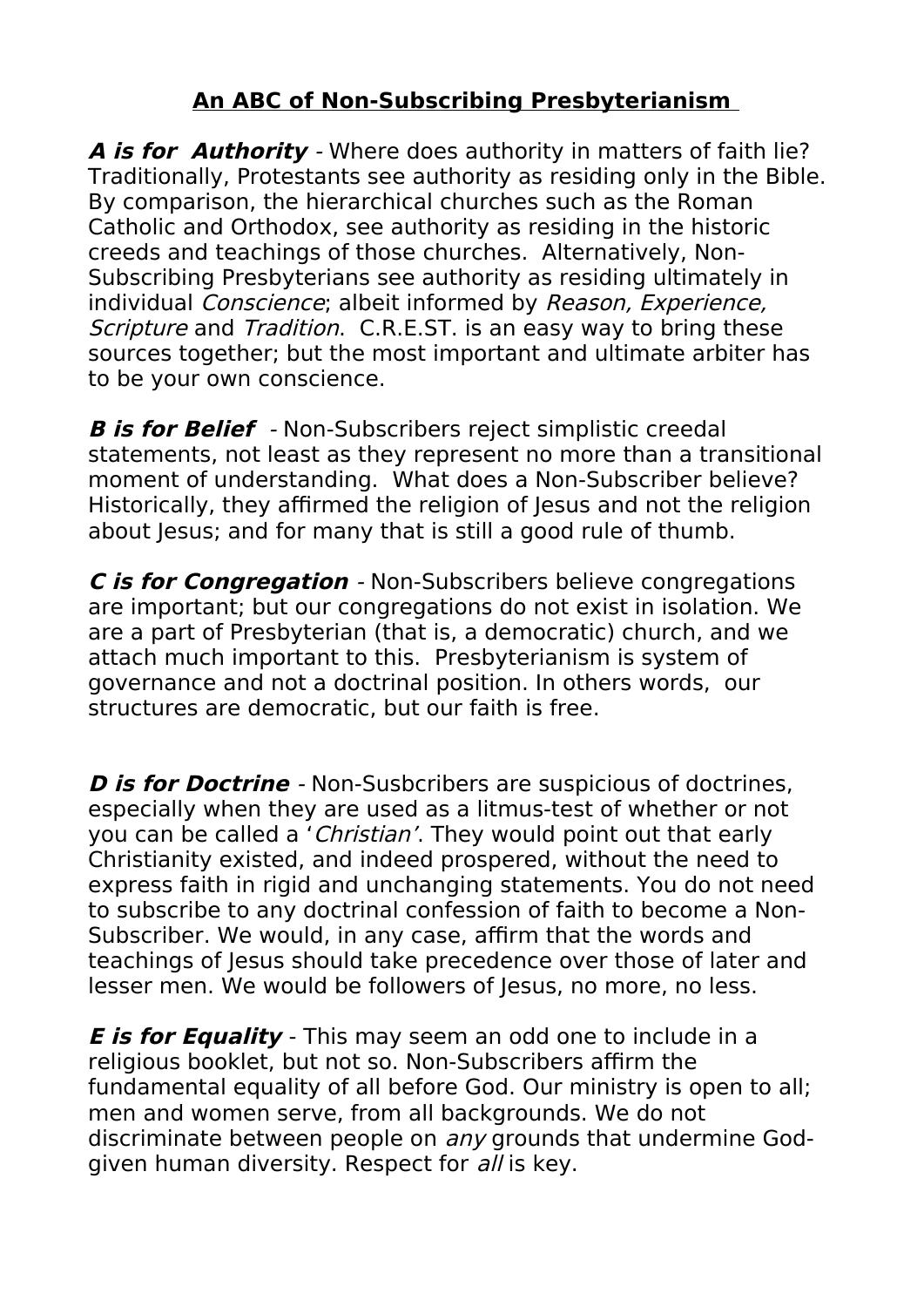**F is for Faith** - Is it possible to summarize the faith of a Non-Subscriber? It is, or would be, the religion of Jesus. But, another way of summing it up might be that we affirm: the unity of God, the primacy of love, the example of Jesus and the calling of each and all to ministry.

**G is for God** - God is the name we give to the highest we know, the source of our being, expressed in and through beauty, love, truth, conscience, life itself; including the natural world. God is found in the pattern and purpose unfolding around and within us, and particularly in and through the life of lesus; whom we accept as Lord , and Master, our Model and Exemplar.

**H is for Heaven and Hell** - Non-Subscribers are likely to hold different views on Heaven. We can never hold a settled view on that which, by definition, lies beyond human comprehension. However, we would affirm that the Kingdom of God, heralded by Jesus, can be found within loving communities in the here-and-now; and that we should focus on life-before-death, rather than on any life after. It is how we live now that matters; the rest is in the hands of God. As for Hell, many would reject it entirely as a medieval concept, but as a state of mind for those lonely or ill, it can still have meaning.

*I* **is for Independent thought** - Non-Subscribers encourage independent thought and study, albeit within the context of a loving and liberal Church community. This is no easy option. To take responsibility for your own spiritual growth is hard-work and challenging. Yet we know of no better way to seek - and to win a truth that *really* transforms.

*J* **is for Jesus** - Non-Subscribers believe Jesus to be the Son of God. In a real and profound sense, the 'Messiah', the anointed or chosen of God, whose example shows the way for us all to follow. Sharing in his humanity we are challenged by his ministry of love-to-theuttermost. Jesus is also the new example, the Son of Man.

**K is for the Kingdom** - Jesus preached the arrival of the Kingdom of God, the reality and the possibility of the loving, journeying and worshipping community. Non-Subscribers believe, as did Jesus, that such a community can be realized in the here-and-now. The Kingdom is within you.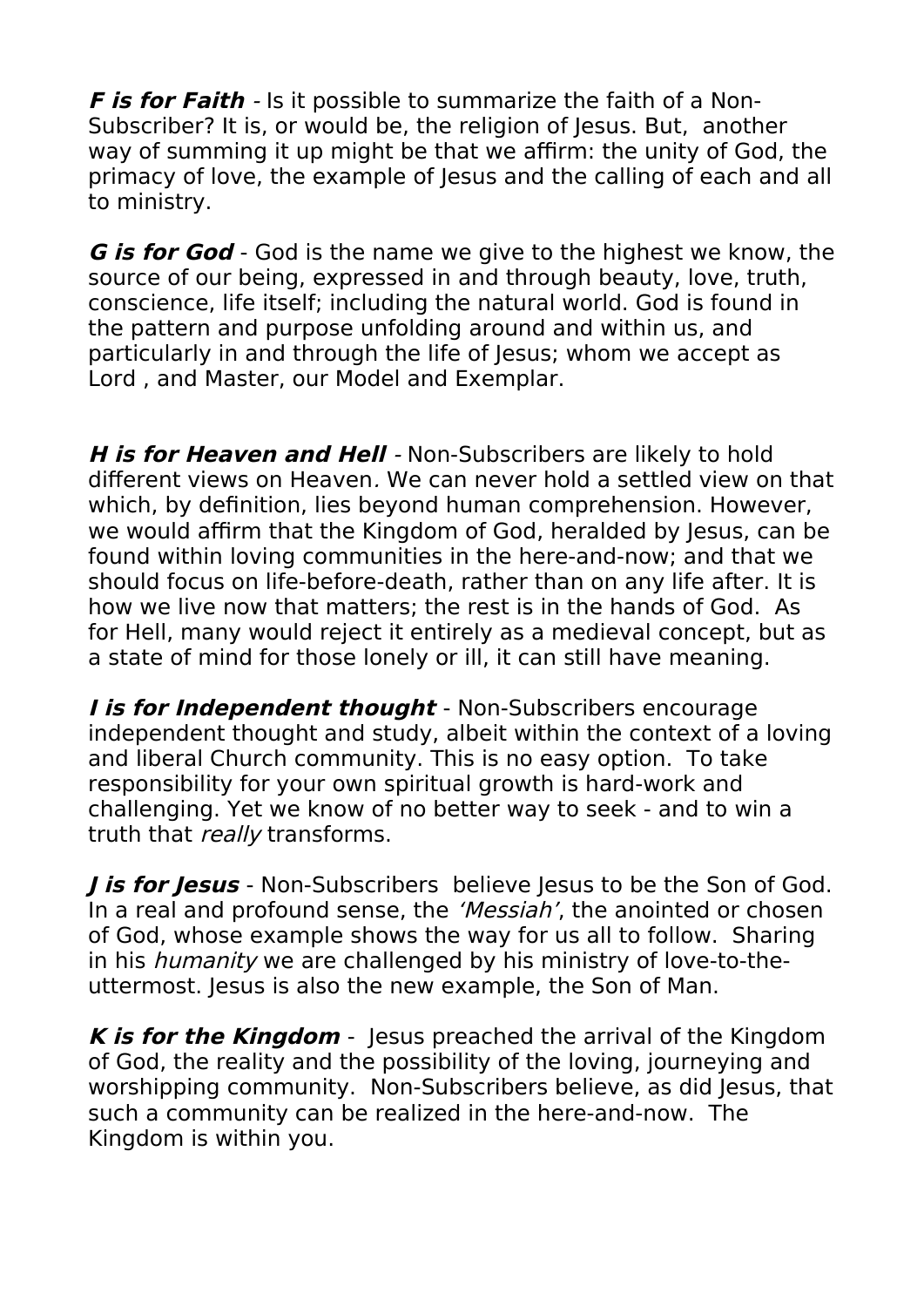**L** is for Love - lesus teaches us in the Great Commandment to love God, and to love your neighbour as yourself. Non-Subscribers take this responsibility seriously. To love God and neighbour is the highest and best that we can do. We witness to our faith in and through our ability to love one another; especially those who we find hard to love. Jesus showed us the way. Once more, we are challenged by his example.

**M is for Ministry** - This is something we should all be doing! Ministry can best be described as 'Service to God, and service to humanity'. How much we all serve is the best example of the nonsubscribing faith in action. Deeds not creeds defines the *Christian*. See entry **O is for Orthopraxy**.

**N is for Non-conformism** - Non-Subscribers are also nonconformists. Historically, we came from that part of the Presbyterian family which refused to 'subscribe'; that is, sign-up to the Westminster Confession of Faith. We believed then, and believe now that the Bible is our rule of faith. Although, we would add that scripture should be interpreted in a reasonable and rational way, and we give great emphasis to the rights of individual conscience in interpreting the same.

**O is for Orthopraxy** - This means 'right living' as opposed orthodoxy which means 'right thinking'. Non-Subscribers affirms that how we live, how we love and how we act, is so much more important than the words we say. By their fruits you shall know them. Loving acts and not uniformity in doctrine is still key. See entry **M is for Ministry.**

**P is for Prayer** - Non-Subscribers affirm the value of prayer. Prayers can take different forms. They can be prayers of thanksgiving or inter-cessionary prayers. The Prayer of Jesus (The Lord's Prayer), remains a simple, perfect, pattern prayer that we still use - maintaining through its use, our link to the broader Christian family. Many believe that Prayer can directly change things. Others affirm that Prayer changes people and that people change things.

**Q is for Questions** - Non-Subscribers welcome questions. We know that faith has nothing to fear from questions, and that we can all learn and grow as a result. Our faith has nothing to fear from honest questions, and frank answers. Non-Subscribers also accept that sometimes: 'we don't know' is the best answer we can give.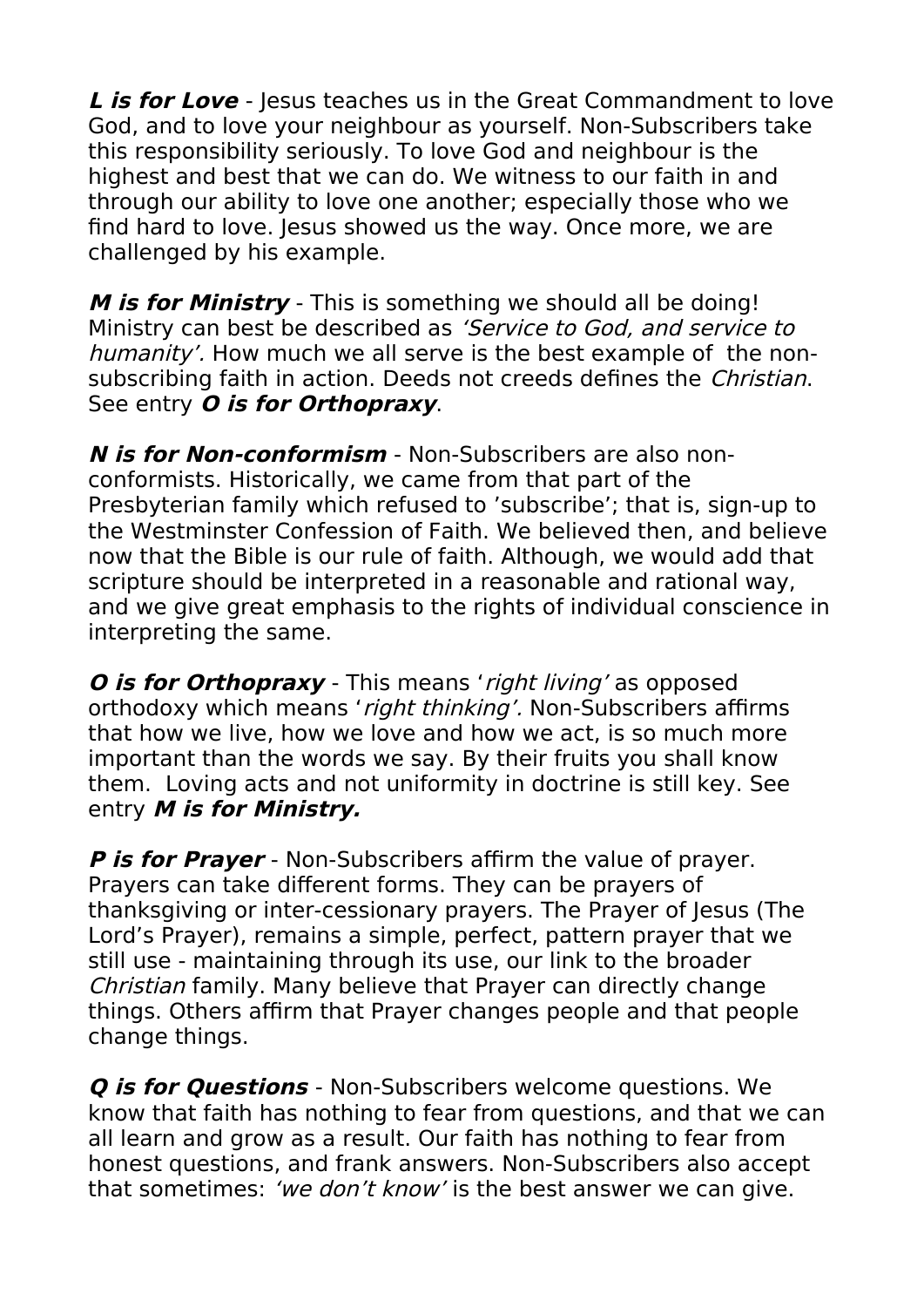We do not claim to have all the answers, we will instead try to journey and learn some of them together.

**R is for Reason** - Non-Subscribers affirm with the wider liberal protestant family the importance of 'Freedom, Reason and Tolerance' in matters of faith. However, these values are expressed best within a Church community, less the liberty they offer becomes license. Non-Subscribers affirm that liberal Christianity and Presbyterian governance, provides the best context for the exercise of such values.

**S is for Scripture** - Non-Subscribers view the Bible as their 'foundation document'; as the central text which defines the faith community. We remain in an engaged and critical relationship with the Bible, seeing it as *the place* where God's truth may still be discerned- but not as a simplistic source of authority. Canonicity, maintaining that relationship with the Bible, is a key principle for Non-Subscribers See entry **A is for Authority**.

**T is for Tradition -** Non-Subscribers are conscious of the historic tradition to which we are heirs. Our tradition seeks to continue an interpretation of Christianity which reaches back through Henry Montgomery through the centuries through early Presbyterians, right back to those earliest, gentle and inclusive first-generation disciples of Jesus. To maintain a thoughtful, tolerant and liberal Christianity, would be an object with which many Non-Subscribers would be in sympathy.

**U is for Unitarian** - Sometimes Non-Subscribers are called Unitarians. Unitarian Christians are those who stress the unity of God, agreeing with Jesus, when he quotes the 'Shema', that the LORD your God is One. Jesus, for those Non-Subscribers (I'd be one of them!) may be understood as subordinate to God (but one in will and purpose), or a *mode* of God, but not (as the Doctrine of the Trinity suggests) a third 'person'; co-equal and co-eternal. The Holy Spirit for those Non-Subscribers is seen as God's love at work in the world and not a separate and distinct personality of the Divine.

But it would be quite wrong to say that the denomination is Unitarian. More accurately, it is 'Non-Creedal'. That means that Non-Subscribers can just as easily be, and often are, Trinitarian in their understanding of the relationship between God, Jesus and the Holy Spirit. The key thing is tolerance. What matters is that you worship God in sincerity and in accordance with your own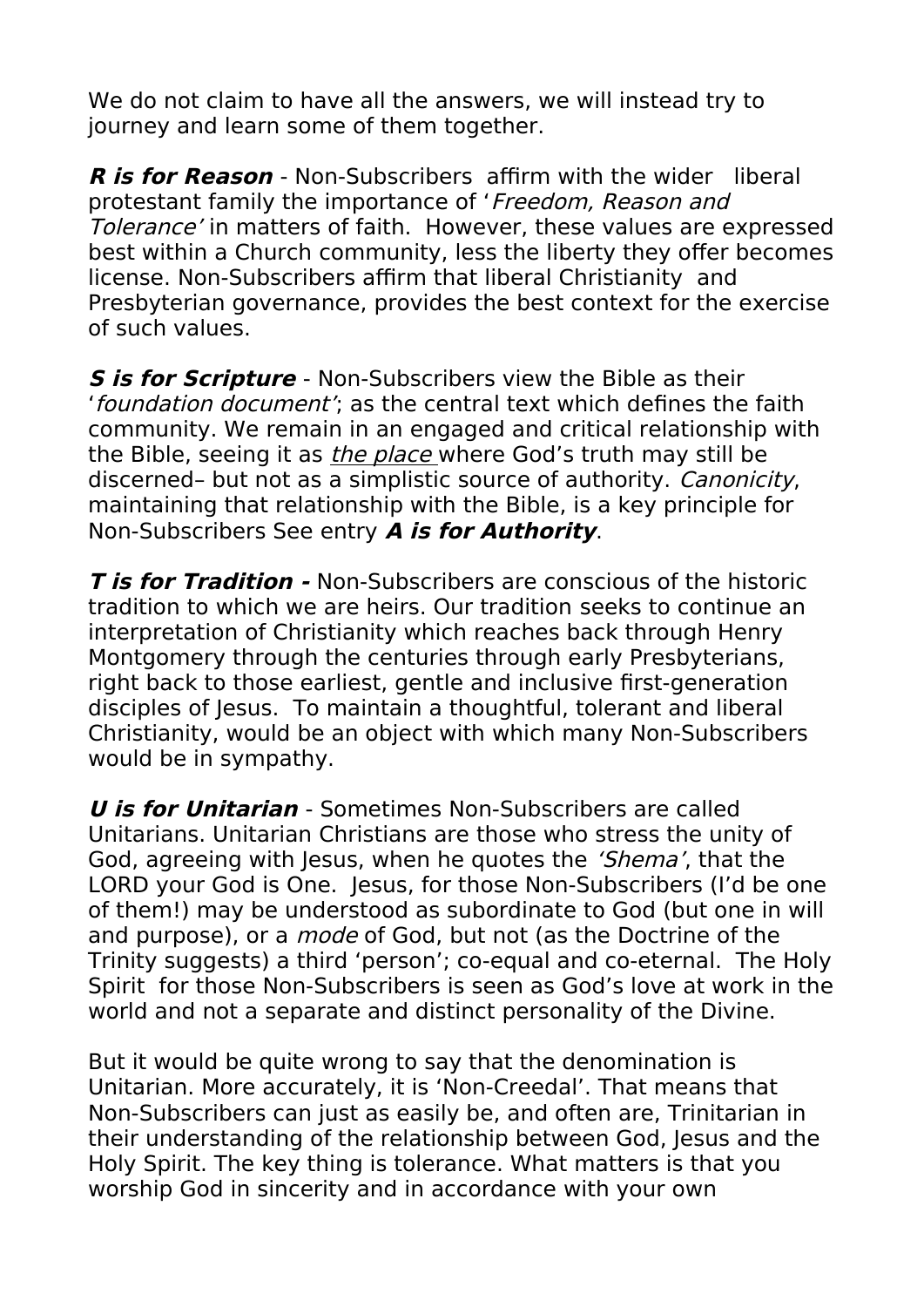conscience. Non-Subscribers seek a church where all who follow Christ can worship together.

**V is for Visiting** - Non-Subscribers take our pastoral responsibilities seriously. Anyone can request a visit from the Minister in times of need. Equally, we would hope that our churches become models of loving communities, where we all look out for the welfare of each other. Non-Subscribing Ministers like to call on and pray with their congregants.

**W is for Worship** - Non-Subscribing worship tends to be of a traditional character. Four hymns, two readings (with both usually being Biblical), an Address (Sermon), Prayers and the Lord's Prayer could all be expected within a Non-Subscribing Service. Communion or Lord's Supper services are also offered by our churches twice per year, and then as a simple act of commemorating the sacrificial love of Jesus, and one of rededication of Christian community.

**X is for Exasperation** - OK I know it doesn't begin with 'X'! Still, Non-Subscribers recognise that bad times and frustrations are as much a part of life as are the good time. Our Church would be there for all times, good and bad. None of us can be happy all of the time; and the Non-Subscribing faith understands that.

**Y is for Yeshua - '**Yeshua' is the Hebrew version of the Greek word 'Jesus'. Sometimes, Non-Subscribers may talk of 'Yeshua' rather than of Jesus, to stress his Jewish identity. We all need to remember that Jesus saw himself as a faithful Jew.

**Z** is for Zacchaeus - he was the tax collector visited by Jesus in the Gospel of Luke. As per the story, Non-Subscribers also believe that all, everyone, can share in God's Kingdom.